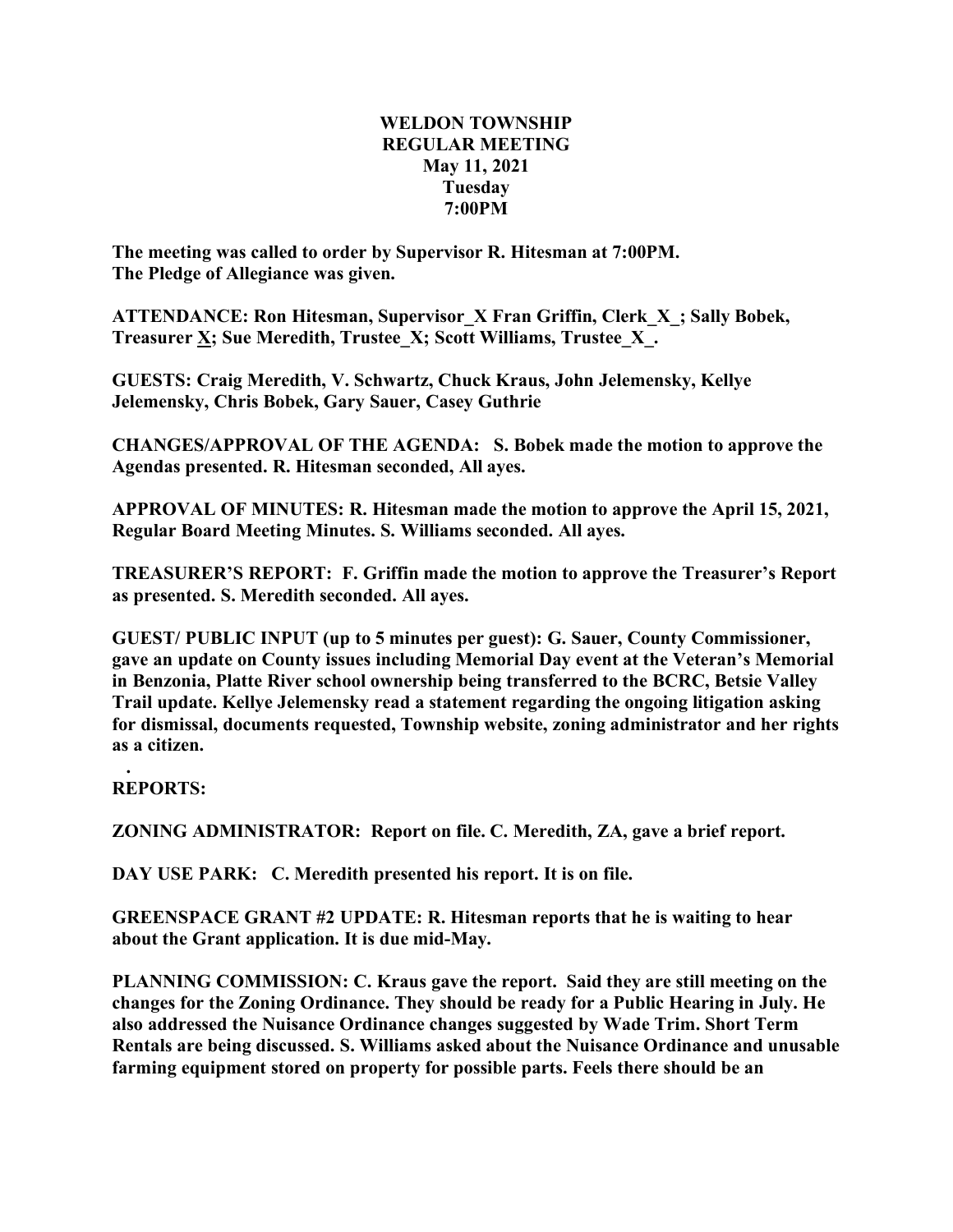**exception for that. Discussion. C. Kraus will talk to Wade trim about it. Discussion. Suggested changes made by Wade Trim are tabled at this time.**

**LIQUOR INSPECTOR REPORT: R. Hitesman gave his report. Crystal Mountain has cancelled their Beer and Brats festival and July 3rd Fireworks for this year. Liquor Inspection reports are on file.**

**ASSESSOR'S REPORT: C. Guthrie was in attendance and has submitted a written report. S. Williams asked that Mr. Guthrie respond to inquiries in a timely manner. Mr. Guthrie also stated that he is in the Weldon Township Hall for any questions people have on Thursdays from 6-7PM.**

**NUISANCE REPORT: Report is on file. G. Stevens was not able to attend this meeting. R. Hitesman went over the report. G. Stevens is keeping in contact with F. Hankins at 4th and Lindy Rd and trying to help him out. He has been talking to K. Stevens also. R. Hitesman stated that the Cemetery is looking good.**

**BUDGET REPORT: F. Griffin stated that the Budget is good at this time. R. Hitesman made the motion to accept the Budget Report as presented. S. Williams seconded. All ayes.**

**SUPERVISOR COMMENTS: R. Hitesman stated that the AA Group will be having their meetings on Saturdays again starting this weekend from 9-10AM. He went the meeting with PAR Plan rep, Mike Morin, and some of his recommendations like the roof inspection every 5 years. No update on the Haze Rd bridge. Discussion. He did pass on a compliment he received by phone regarding Craig Meredith and how helpful he has been. He also relayed the story of the duck trapped in the restroom at the Day Use Park. People, including the DNR, were called in to help. Duck was successfully rescued the next day.**

**CLERK COMMENTS: Clerk reported that the Audit by BCB went well on April 28th. Screens have been repaired. Scott was asked again for his paperwork for AFLAC and the Pension plan. He will get it to the Clerk. Clerk has received a request for records etc. from K. Jelemensky to be sent to her thru April of 2022. Clerk also received an email from a law firm out of Ann Arbor asking about Marijuana licenses etc. Clerk responded that in July for 2019 the Township passed a resolution that states in Section III the Weldon Township prohibits all marihuana establishments within the boundaries of the Township. The Township opt-out of the Recreational and did not opt-in the Medical. Board agreed. Clerk reported a virus issue this week with QuickBooks and had to have QB recover data and repair the file. Also having trouble with Outlook (emails). Clerk asked permission to have a professional look at her computer to see that is running efficiently. C. Meredith stated that he has been having trouble with his laptop also. R. Hitesman made the motion to have the computer repairs done for both the Clerk and the Zoning Administrator. S. Williams seconded. All ayes.**

**UNFINISHED BUSINESS: Oaths have been given to most. Still need the Nuisance Officer, Assessor, ZBA members. Discussion on Board of Appeals. C. Kraus/S. Meredith to check**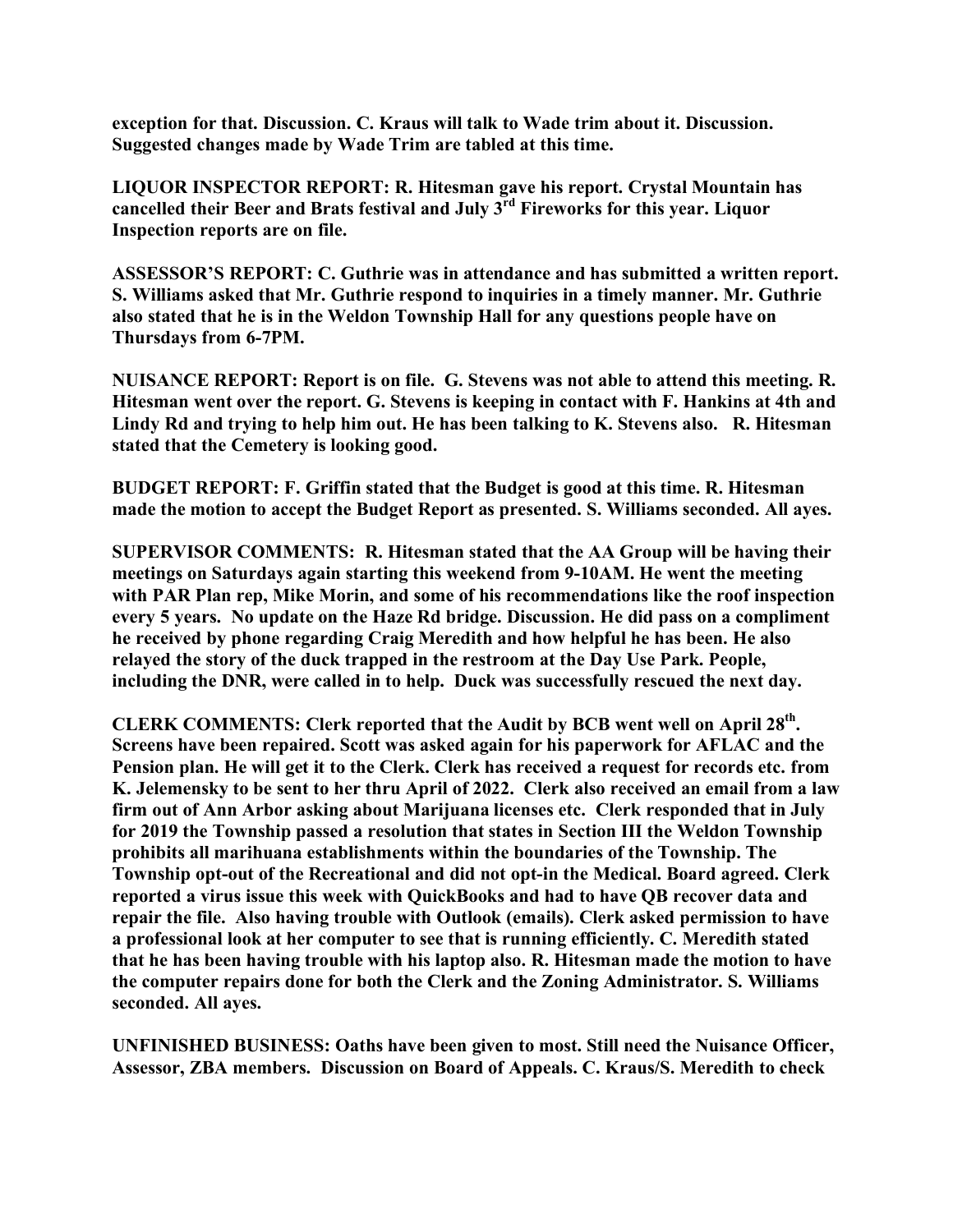**with Wade Trim since Board of Appeals is stated in the Nuisance Ordinance. Flooringtabled.**

**NEW BUSINESS: Cleanup Day is May 15th 9am – 1pm. ZA is requesting a land line telephone be installed in his office. His cell phone does not work well in this metal building. S. Williams made the motion to allow ZA to contact Acentek for a new phone line with answering machine capabilities. S. Bobek seconded. All ayes. S. Williams made the motion to appoint three Planning Commission members, C. Kraus, R. Aldrich, C. Aldrich to threeyear terms. S. Meredith seconded. All ayes. K. Jelemensky asked where the PC members live. Three live at Crystal Mountain. The others live in the Township in other areas.**

## **BILLS:**

## **MAY 2021**

| Sue Meredith-per diem-April              | 100.00    |
|------------------------------------------|-----------|
| <b>Scott Williams-per diem-April</b>     | 100.00    |
| (Above between meetings)                 |           |
| <b>Board Pay</b>                         | \$3258.34 |
| <b>Assessor Pay</b>                      | 1540.00   |
| <b>Planning Commission</b>               | 425.00    |
| Dave Kane                                | 60.00     |
| <b>Julie Lonn</b>                        | 50.00     |
| <b>AFLAC</b>                             | 257.90    |
| <b>Acentek</b>                           | 180.64    |
| <b>VISA</b>                              | 93.95     |
| <b>Cherryland Electric</b>               | 60.47     |
| Craig Meredith-DUP/Lawn/ZA/LUP/Reimburse | 552.00    |
| <b>Gary Stevens-Nuisance Enf</b>         | 200.00    |
| <b>Gary Stevens-Cemetery</b>             | 300.00    |
| <b>Baird Cotter Bishop</b>               | 225.00    |
| <b>Fortress Security</b>                 | 311.88    |
| R.A.M. Plumbing                          | 123.25    |
| <b>Sally Bobek-reimburse stamps</b>      | 55.00     |
| <b>Gary Stevens-reimburse flowers</b>    | 80.56     |
| <b>Pioneer Group</b>                     | 70.95     |

|--|--|